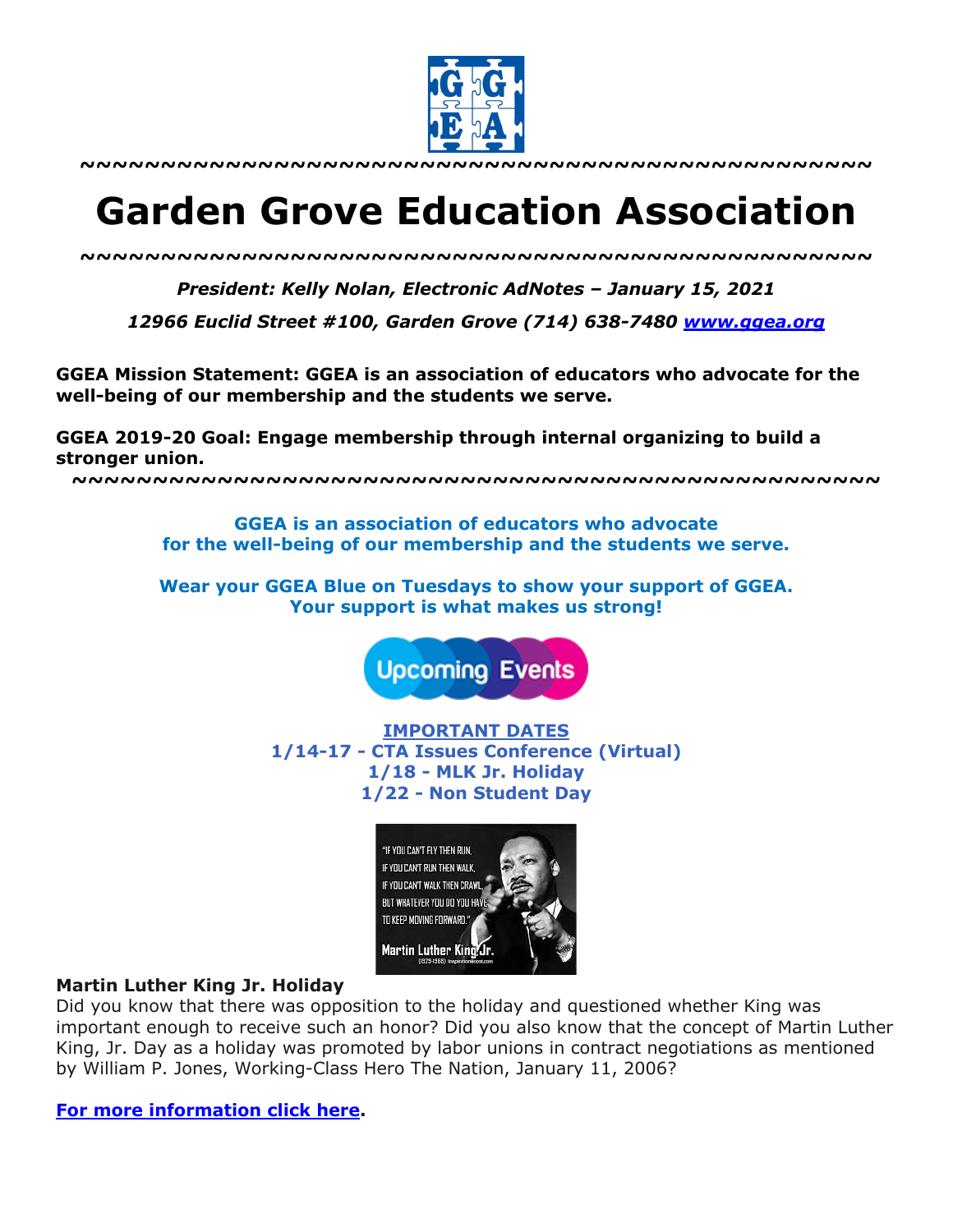## **NEA's Dr. Martin Luther King, Jr. Roundtable Discussion Virtual Engagement**

The NEA annually hosts an engagement in honor of the Dr Martin Luther King, Jr. Holiday. They are cordially inviting you to participate, on **Tuesday, January 19th** (1:00 PM - 2:00 PM EST), in the virtual roundtable discussion with NEA leaders at the state and local level who are leading on racial justice work to continue the legacy of Dr. King.

While I realize most of you will be teaching during that time, perhaps by signing up you'll have access to the recording of it.

#### **https://neaorg.zoom.us/j/92701778055?pwd=UzhMRW10dFN0L2RDVmxNdGZtOUNLdz09#succe ss**

Webinar ID: 927 0177 8055 Passcode: 925251

## **GGEA/GGUSD Job Share Information Meeting**

Job sharing is an opportunity for a permanent employee to provide service on a part-time basis with another permanent employee. Participants must be permanent teachers willing to provide a written commitment to serve a minimum of one year in the job-sharing position. The deadline for submitting a request to participate in job-sharing shall be March 15 of any given year. GGEA/GGUSD will provide an information meeting on Thursday, February 11 from 3:30-5. A flyer and zoom information will follow.

## **Maternity Workshop**

GGEA/GGUSD will offer its second maternity workshop for the year on Monday, February 22, from 3:30-5. A flyer and zoom invite will follow.

## **NEA Representative Assembly**

GGEA is seeking candidates for the NEA Representative Assemblies of 2021 and 2022 and alternate delegates for the NEA Representative Assembly of 2021.

The National Education Association Representative Assembly–the RA–is the highest decisionmaking body within the over 3 million-member NEA. With over 8,000 delegates, the RA is also the world's largest democratic deliberative body.

RA delegates debate the vital issues that impact American public education and set Association policy and activities for the year ahead.

## **Please note there are deadlines for submitting your declaration of candidacy form.**

## **Electronic Voting Coming to GGEA**

We found it necessary to look into an alternate means of conducting GGEA elections based upon our last mail ballot election and the amount of incorrect address envelopes that were returned.

The Declared National and Natural Disaster Emergency Procedures, sent by CTA, allows us to temporarily change our bylaws in order to implement electronic voting and would be in accordance with CTA guidelines. A mail ballot would be provided for those unable to electronically vote.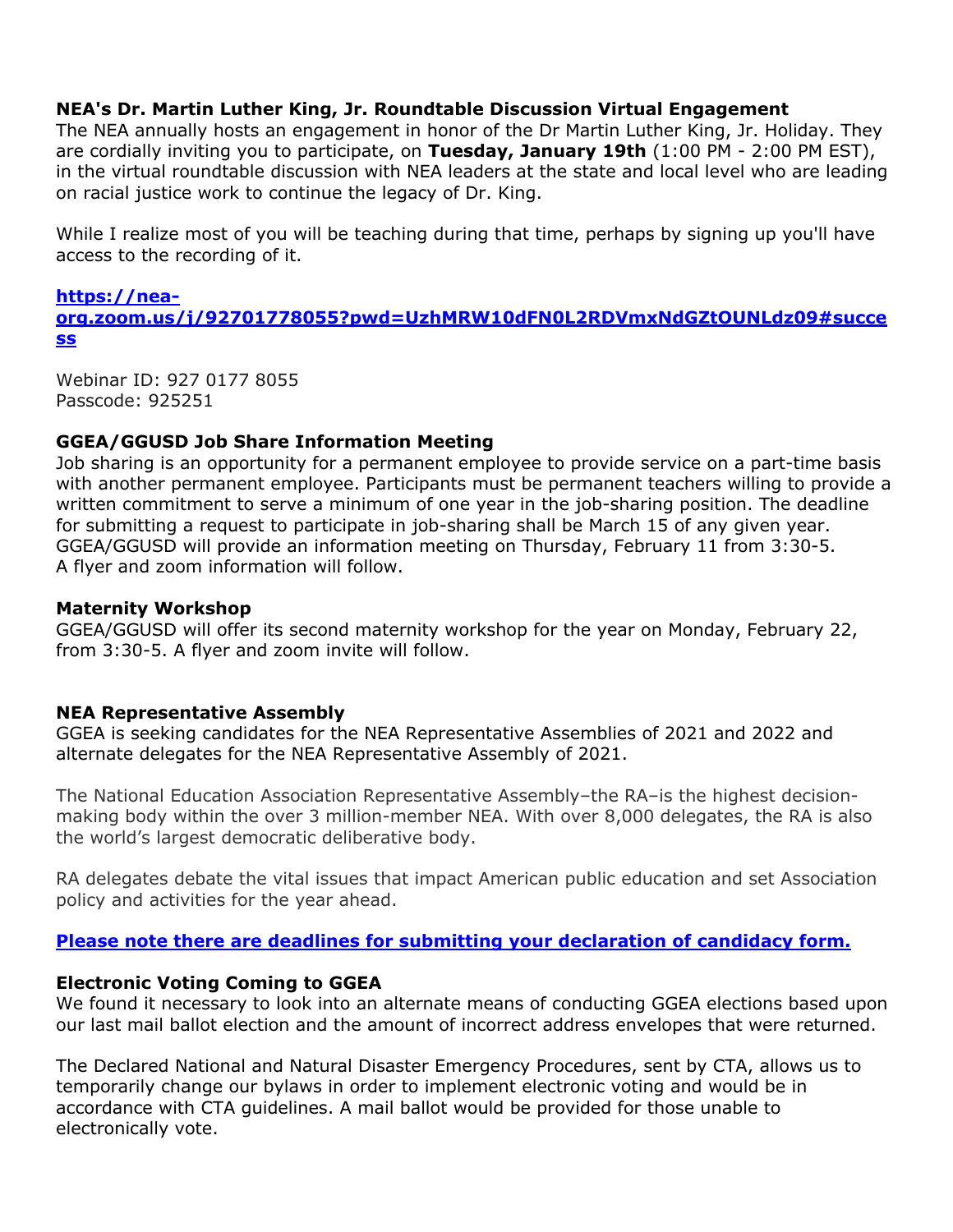GGEA's Rules & Elections Chair, Willie Burghard, researched CTA approved vendors and recommended Simply Voting to our Board of Directors.

The vendor will provide GGEA with a secure, cost effective, and environmentally friendly solution to our chapter's voting process.

In order to have a successful process, it is imperative that we have your correct email address as well as mailing address.

Have you been receiving GGEA electronic communications such as AdNotes and the Advocate? If no, then we don't have your personal email. Please email **jennyg@ggea.org** or **membership@ggea.org** with your correct personal email.

Did you receive last Spring's mail ballot? If no, please email your correct address to **jennyg@ggea.org** or **membership@ggea.org**

In the near future, more information will be provided on how electronic will be conducted.

## **CTA Virtual Conferences**

I will continue to update as future conference dates approach.

## **January 14-17 CTA Issues Conference: Facing Extraordinary Times Together**

This conference brings together local leaders and activists to learn, discuss, and strategize so that we can organize and increase our collective voice on the state and local issues that matter most in education.

## **February 4-7 CTA Good Teaching Conference (GTC) Elementary Home Edition! Grades TK-5**

The CTA Good Teaching Conference continues to support excellent teaching and learning practices for classroom teachers via peer-to-peer instruction. GTC offers a variety of diverse workshops focused on relevant curriculum content areas.

## **February 18-21 CTA New Educator Weekend (NEW)**

This conference is for new CTA members. The conference is for educators in their first three years in the profession. The New Educator Weekend has everything that educators need to be successful in their first years of teaching with sessions and electives concentrating on:

- Online Classroom Management Creating a Productive and Inspiring Learning Environment
- Best Practices for Distance Learning
- Technology Tips and Tricks
- Navigating IEP's and Special Education Areas in the Virtual World
- What I Wish I Knew My First Years of Teaching
- Working with Colleagues, Administration and Parents
- Common Core, State Standards, Assessments and Pedagogy
- Teaching is a Career
- Student Loan Forgiveness Programs for Educators
- Resources and Programs from CTA Available to Members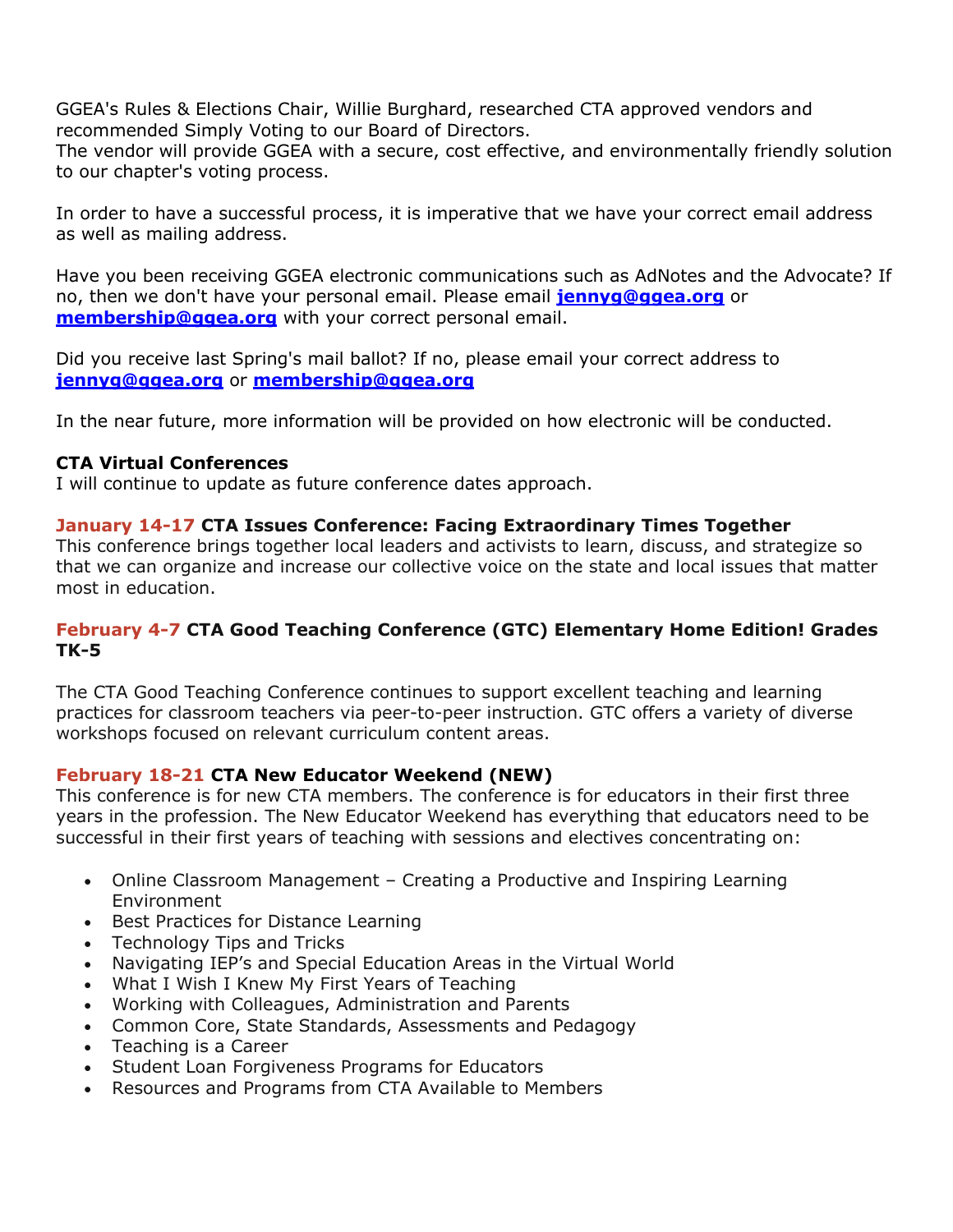

Please go to **https://www.cta.org/conferences** where you can review session descriptions. If you are interested in attending you will need to register. Please let the GGEA office know if you are attending any of the above mentioned conferences.

University Credits and Professional Development hours can be acquired at these conferences. However, you will need to follow district guidelines for approval.

#### **Working Wardrobes**

The Orange Service Center Council's Equity Human Rights Team has teamed up with Working Wardrobes for a donation drive from December 2 - February 28, 2021. Click on the link below to learn about the three ways to donate.

## **https://files.constantcontact.com/ea1a5c0d001/2bd9055a-0893-4ede-a875 da4f94db5386.png**

#### **Seeking Comments on Ethnic Studies Curriculum**

The Instructional Quality Commission (IQC) is recommending a 45-day public comment period on the revised Ethnic Studies Model Curriculum (ESMC). Comments will be received from December 7, 2020, through January 21, 2021.

#### **http://bit.ly/34mtMXS**

#### **Human Rights Day**

If you have pictures, projects, or lessons that you presented to your class for Human Rights Day, which was December 10, GGEA's Advocate is asking you to submit them to **Advocate@ggea.org**

#### **REMINDERS:**

#### **Attorney Consultation Available**

The opportunity to speak with an attorney for 30 minutes on non-work related issues has resumed. Please call the GGEA office for more information.

#### **Join the GGEA Facebook Page** - **Connect with other members!**

Search for "Garden Grove Education Association" and ask to join the group. Allow our admin 24- 48 hours to accept your request. If you are concerned about privacy, please make sure your own Facebook page has privacy settings adjusted before joining GGEA Facebook. Here you can read education articles, see GGEA activities, and share your ideas.

**~~~~~~~~~~~~~~~~~~~~~~~~~~~~~~~~~~~~~~~~~~~~**

#### *Together Everyone Achieves More*

**~~~~~~~~~~~~~~~~~~~~~~~~~~~~~~~~~~~~~~~~~~~~~~~~~**

#### **Contact Information**

GGEA President: Kelly Nolan phone: 714-638-7480 fax: 714-638-9167